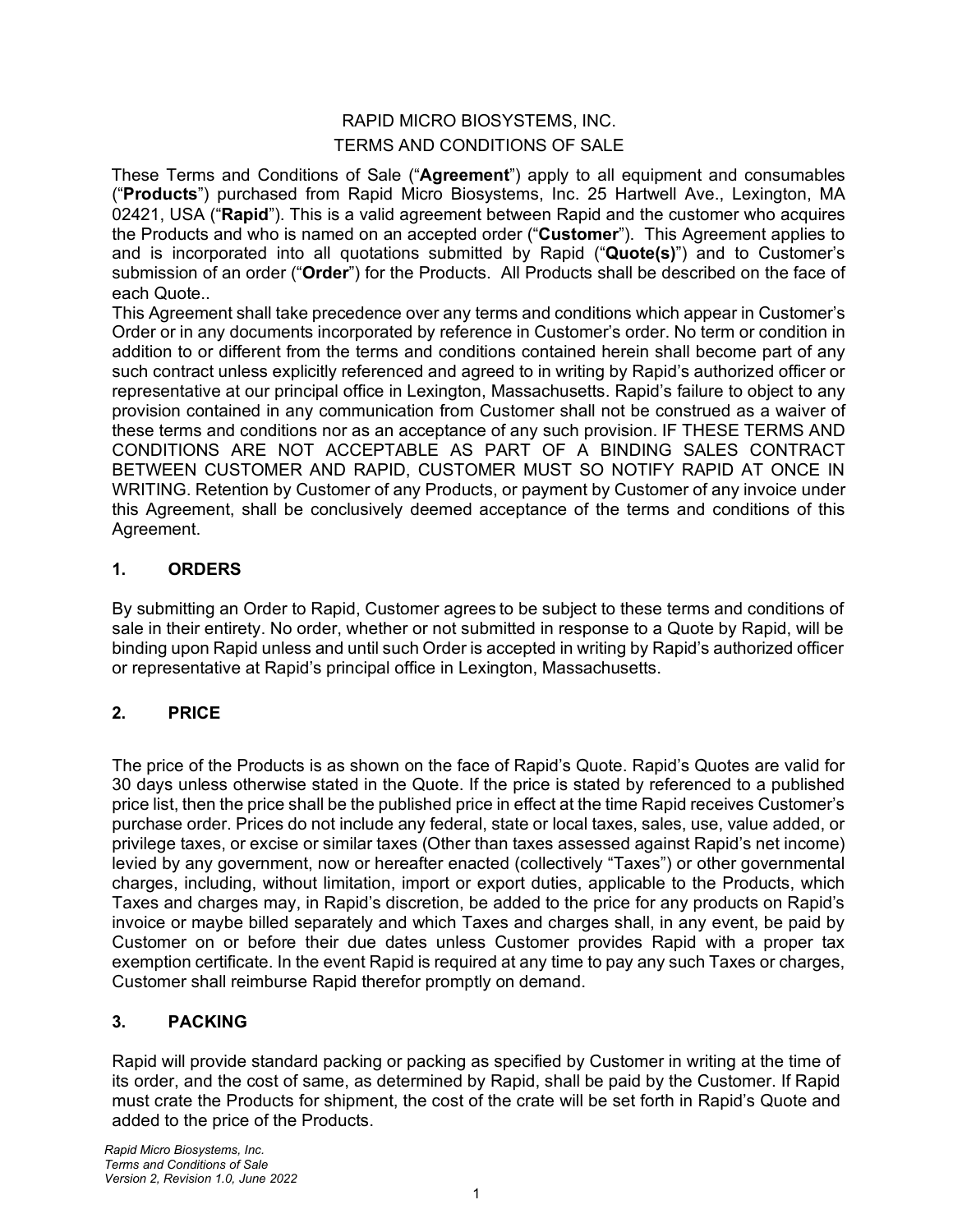### **4. SHIPMENT, DELIVERY AND TITLE**

Dates of all shipments are estimated and not guaranteed. All Products will be tendered and shipped FCA Rapid's premises in Lowell, Massachusetts (Incoterms 2020) and may be so tendered in several lots. In the absence of specific instructions, Rapid will select the carrier and ship freight prepaid and added to the price of the relevant Products. Rapid will obtain insurance for all shipments for Customer's account under a standard all-risk policy at Rapid's expense unless Customer specifies other coverage, in which case, such other coverage will be at Customer's sole expense. Rapid will not be deemed to assume any liability in connection with any shipment because of the selection of a carrier or Rapid's obtaining insurance. Title and risk of loss or damage to each of the Products will pass to Customer when delivery is made to the possession of the carrier, provided, however that tittle to any software incorporated within or forming a part or the Products shall at all times remain with Rapid or the licensor(s) thereof, as the case may be..

### **5. TERMS OF PAYMENT**

Unless otherwise stated on the face of Rapid's Quote, terms of payment shall be net thirty (30) days from date of Invoice. If Products are delivered in installments, Customer will pay for each installment in accordance with the payment terms specified above. Delays in delivery shall not extend terms of payment. If Customer fails to pay the price or any other payment due to Rapid, promptly and when due, Rapid may recover, in addition to the price or payment, interest thereon at a rate equal to the lesser **of 1-1/2% per month and the maximum lawful monthly interest rate.** Terms of payment hereunder may be changed by Rapid at any time. All payments by Customer shall be made in United States Dollars and shall be paid fully net, without set-off, deduction or counterclaim. Rapid reserves the right to require from Customer full or partial payments in advance or other security satisfactory to Rapid at any time that Rapid believes in good faith that Customer's financial condition does not justify the terms of payment specified. If Rapid retains a collection agency and/or attorney to collect unpaid amounts, Rapid may invoice Customer for, and Customer shall pay, all costs of collection including, without limitation, reasonable attorneys' fees. Customer's payment obligations under this Section 6 shall survive any termination or expiration of this Agreement.

# **6. SECURITY INTEREST**

Rapid reserves, and by receipt of each Product delivered to Customer, Customer hereby grants to Rapid, a purchase money security interest in each of the Products as security for the due and punctual performance of all of Customer's obligations under this Agreement. This interest will be satisfied by payment in full unless otherwise provided for in any installment payment agreement. Customer agrees to execute such documents to evidence and perfect such security interest as Rapid may request from time to time. A copy of this document may be filed on Rapid's behalf with appropriate state authorities at any time after the Customer's signature is placed hereon as a financing statement in order to perfect Rapid's security interest. Customer hereby appoints each of Rapid's officers as Customer's duly authorized agent for the purpose of taking any and all such action, including, without limitation, execution of a promissory note, security agreement, financing statement, personal guaranty or other documents, deemed necessary by Rapid, in Rapid's sole discretion, for the perfection and enforcement of the security interest granted hereby.

# **7. CONTINGENCIES**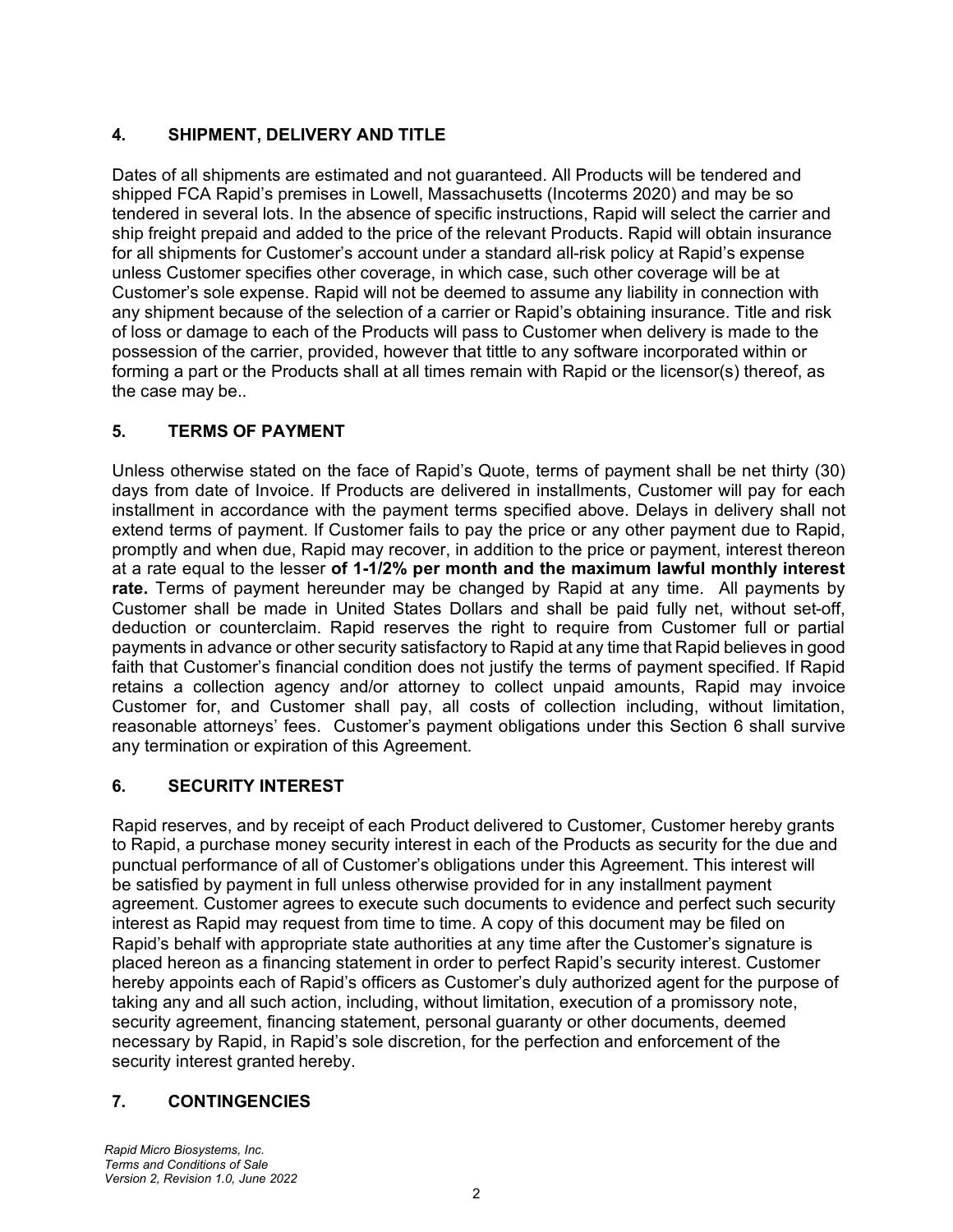Rapid shall not be liable for any delay in delivery or for non-delivery, in whole or in part, caused by the occurrence of any contingency beyond Rapid's control, including, by way of illustration but not limitation, war (whether an actual declaration thereof is made or not), sabotage, insurrection, riot or other act of civil disobedience, act of a public enemy, failure or delay in transportation, act of any government or any agency or subdivision thereof, judicial action, labor dispute, accident, fire, explosion, flood, storm, or other act of God, shortage of labor, fuel, raw material or machinery or technical failure. If any such contingency occurs, Rapid may allocate production and deliveries among Rapid's customers in such manner as Rapid may consider equitable.

### **8. SPECIFICATIONS**

Rapid may modify the specifications of any of the Products furnished under this Agreement, provided the modifications do not adversely affect the performance of the Products. In addition, Rapid may furnish suitable substitutes for materials unobtainable because of priorities or regulations established by government authority or nonavailability of materials from suppliers. Published weights are estimated, and dimensions are approximate.

### **9. SOFTWARE**

Rapid shall at all times have and retain title to and full ownership of all software, firmware and related documentation thereof developed by or for Rapid for use with the Products and of any copies thereof made by Customer (collectively the "Software"). Customer may not modify, enhance or otherwise change or supplement the software supplied hereunder without Rapid's written consent. The source code for the software shall not be disclosed to Customer, and Customer may not, nor permit any other person or entity to, disassemble, decompile or reverse engineer the software. Rapid's standard form of End User License Agreement shall govern Customer's use and copying of the Software. Customer shall not remove any copyright, proprietary rights or other notice included in the software and shall reproduce such notices on all copies of the software.

Certain of the Products may contain software, firmware and related documentation that were not developed by or for Rapid. With respect to those materials, Customer's use of them is subject to all the terms and conditions of the license agreements applicable to them, either as licensee thereof or as a sublicensee of Rapid.

### **10. WARRANTY**

10.1 Rapid warrants to Customer that title to all Products sold to Customer is good and the transfer rightful, subject to Section 6 "Security Interest." Rapid warrants to Customer that each Product manufactured by or for Rapid will be free from defects in material and workmanship in normal use and service for one (1) year from the date of delivery to Customer as the original purchaser or upon the expiration date of the Product, whichever comes first. This warranty does not cover, and no warranty is provided for, parts which by their nature are normally required to be replaced periodically consistent with normal maintenance and use, including, without limitation, any and all spare parts, any accessory or consumables items used in conjunction with the Growth Direct System. If any Product covered by this warranty is returned to the original shipping point, transportation charges prepaid, within the applicable warranty period set forth above and upon examination Rapid determines to Rapid's satisfaction that such Product was defective in material or workmanship at the time of delivery to Customer, Rapid will, at Rapid's option, repair or replace the Product or the defective part thereof or refund the original purchase price of the Product. The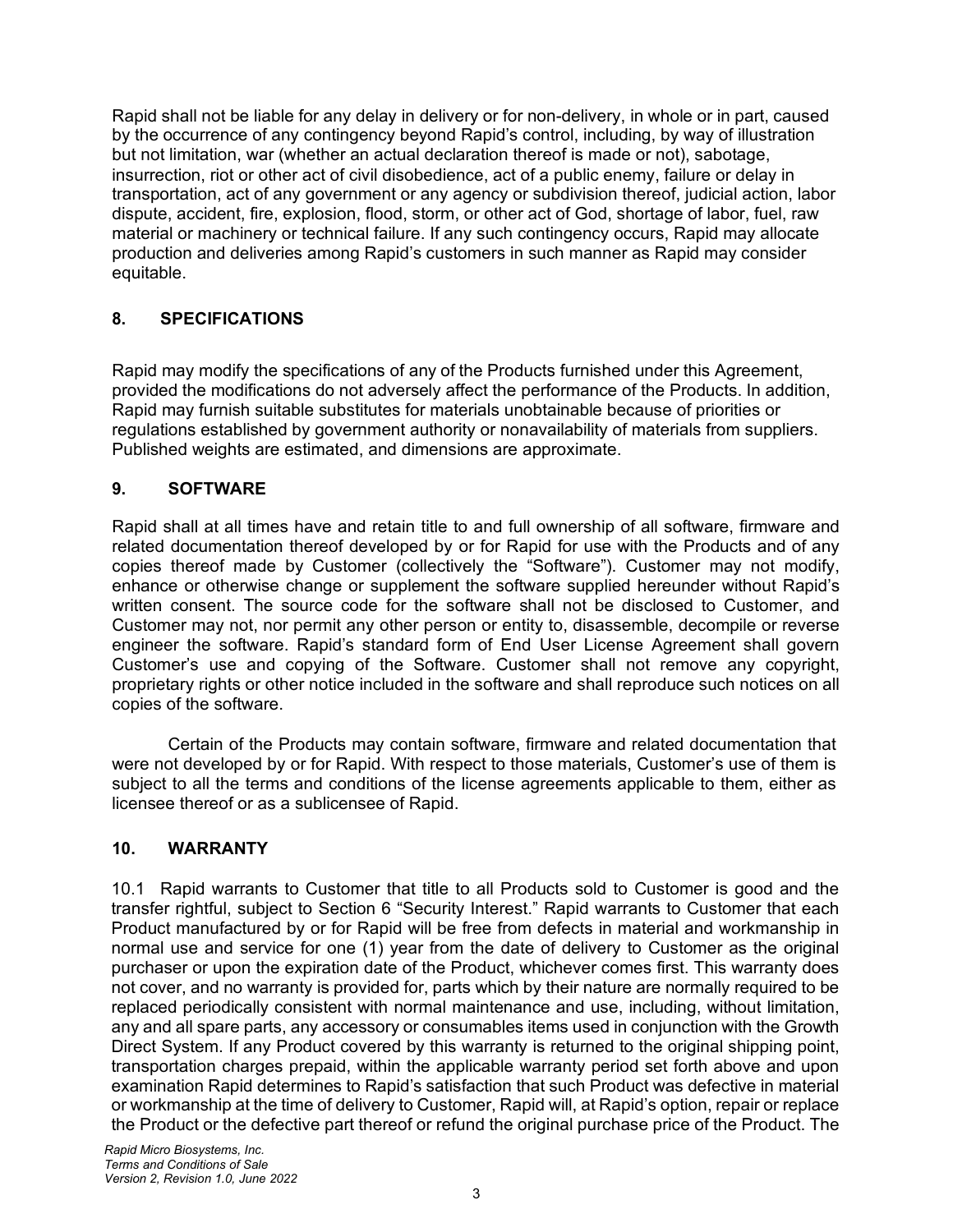foregoing notwithstanding, Rapid will not be responsible for damage to any Product resulting from misuse, negligence or accident or resulting from repairs, alterations or installation made by any person or firm not duly authorized by Rapid in writing. In order to protect the operational integrity of the Growth Direct System™, use of the Growth Direct System™ with accessory products or consumables other than those manufactured or certified by Rapid shall void this warranty in full.

10.2 If Customer fails to pay when due any portion of the purchase price of any Product or any other payment required from Customer to Rapid, whether under this Agreement or otherwise, all warranties and remedies granted hereunder and all of Rapid's warranties and obligations to service, repair, replace, correct or otherwise remedy defects, errors or failures under any other contract between Customer and Rapid may, at Rapid's option, be terminated.

10.3 THE WARRANTIES IN THIS SECTION ARE THE ONLY WARRANTIES GIVEN BY RAPID WITH RESPECT TO THE PRODUCTS AND ARE GIVEN IN LIEU OF ALL OTHER WARRANTIES, EXPRESS OR IMPLIED, INCLUDING, WITHOUT LIMITATION, ALL WARRANTIES OF NON-INFRINGEMENT, COURSE OF DEALING, USAGE OF TRADE, MERCHANTABILITY, AND FITNESS FOR A PARTICULAR PURPOSE. CUSTOMER'S EXCLUSIVE REMEDIES AND RAPID'S SOLE LIABILITY FOR ANY NON-CONFORMITY OR DEFECT IN THE PRODUCTS OR SUCH SOFTWARE SHALL BE THOSE EXPRESSED HEREIN.

10.4 With respect to Products provided to Customer by Rapid but not manufactured by or for Rapid or, in the case of software, firmware and related documentation thereof provided to Customer but not developed by or for Rapid, RAPID MAKES NO WARRANTY OF ANY KIND, EXPRESS OR IMPLIED, INCLUDING, WITHOUT LIMITATION, ANY WARRANTY OF MERCHANTABILITY OR FITNESS FOR A PARTICULAR PURPOSE, but will make available to Customer, to the extent permitted by law and this Agreement, the warranties of the manufacturer of the relevant Product or the provider of the software upon Customer's timely written request, and, if required, upon Customer's return of the faulty Product or software to Rapid, postage prepaid.

### **11. LIMITATION OF LIABILITY**

An essential purpose of the limited exclusive remedies provided in the sections of these terms and conditions entitled "WARRANTY" and "PATENTS" is allocation of risks between Customer and Rapid, which allocation of risks is reflected in the purchase price for the Products.

UNDER NO CIRCUMSTANCES SHALL RAPID'S LIABILITY ARISING OUT OF OR IN CONNECTION WITH THE CONTRACT, RAPID'S PERFORMANCE OR FAILURE TO PERFORM HEREUNDER, OR THE PERFORMANCE OR FAILURE TO PERFORM OF ANY PRODUCT OR SOFTWARE, IN CONTRACT, TORT (INCLUDING NEGLIGENCE), OR OTHERWISE, EXCEED THE PURCHASE PRICE OF THE PRODUCTS, EXCEPT AS SPECIFICALLY PROVIDED IN SECTION 14 HEREOF ENTITLED "PATENTS". IN NO EVENT SHALL RAPID BE LIABLE FOR SPECIAL, INCIDENTAL, INDIRECT, PUNITIVE, CONSEQUENTIAL, TORT OR ANALOGOUS DAMAGES, INCLUDING, WITHOUT LIMITATION, DAMAGES RESULTING FROM LOSS OF USE, LOSS OF PROFITS, LOSS OF BUSINESS OR LOSS OF GOODWILL, EVEN IF RAPID HAS BEEN ADVISED OF THE POSSIBILITY OF SUCH DAMAGES.

In no event shall Rapid be liable for any damages caused by Customer's failure to perform Customer's responsibilities, for any damage to any person or property or for any claim against Customer by any other party, except as provided in Section 14 entitled "PATENTS".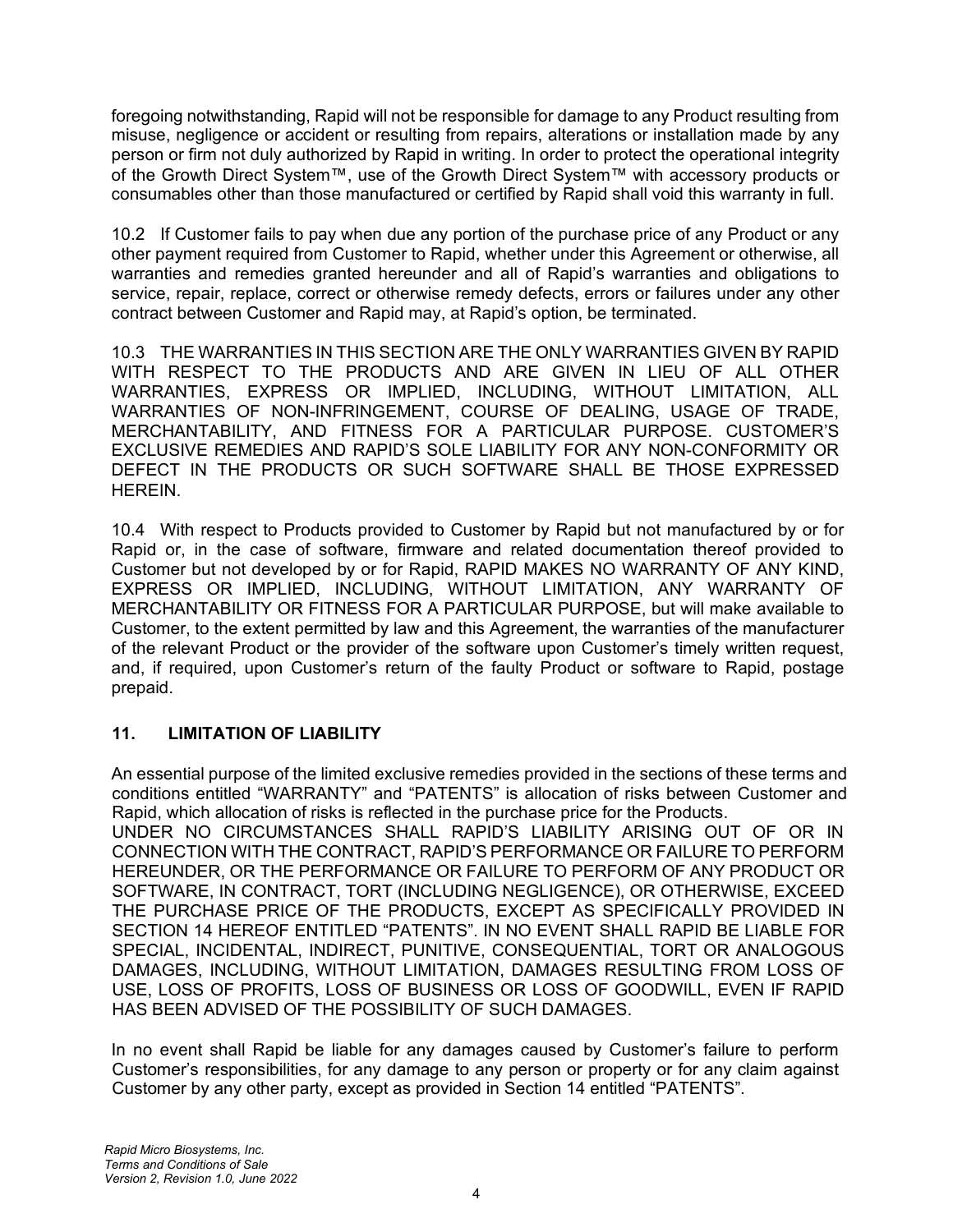## **12. CANCELLATION**

Cancellations of orders must be made prior to shipment and are subject to a cancellation fee of 20% of Customer's total order.

### **13. ERRORS**

Rapid reserves the right to correct all typographical and clerical errors which may be present in the prices or specifications contained herein.

### **14. PATENTS**

Rapid will defend or settle at Rapid's own expense any suit or proceeding brought against Customer so far as it is based upon a claim that any Product or any part thereof furnished by Rapid constitutes an infringement of any United States patent, copyright or trade secret, and will indemnify Customer against all costs, damages and expenses finally awarded against Customer with respect to such claim provided that Rapid is notified promptly in writing of any such claim and given full authority, information and assistance for the defense or settlement of the same and provided further that Rapid shall have sole control of the defense and the negotiations for settlement, if any, of such claim. If any such claim is asserted, Rapid may, at Rapid's option, in lieu of all other actions and liabilities hereunder, procure the right for Customer to use the Product, replace or modify the same so that it becomes non-infringing and/or request that Customer return the Product for credit at its depreciated value. Rapid shall not be liable for any cost or expense incurred without Rapid's written authorization. Rapid shall not have any liability to Customer to the extent that any infringement or claim thereof is based upon (i) use of a Product in combination with equipment or software not supplier by Rapid where the Product in combination with equipment or software not supplier by Rapid where the Product would not itself be infringing, (ii) compliance with Customer's designs specifications or instructions, or (iii) modifications of the Product by anyone other than Rapid without Rapid's prior written approval. THE FOREGOING SECTION STATES RAPID'S ENTIRE LIABILITY AND CUSTOMER'S EXCLUSIVE REMEDY WITH RESPECT TO ANY ALLEGED PATENT OR OTHER INFRINGEMENT OR INTELLECTUAL PROPERTY VIOLATION BY ANY PRODUCT OR SOFTWARE PROVIDED BY RAPID TO CUSTOMER.

### **15. PROPRIETARY RIGHTS**

Customer acknowledges that all intellectual property rights in or to the Products are owned by Rapid. Customer is authorized to use the Products only pursuant to this Agreement and agree that Customer shall not infringe the intellectual property rights in or to the Products or acquire or obtain any right, title or interest therein. Any developments, improvements or modifications in the Products made by Rapid, Customer, or both, shall be for the benefit of Rapid, and all intellectual property rights in or to the foregoing shall immediately, upon creation, vest in and be owned by Rapid and Customer agrees to and hereby assigns all such rights to Rapid.

# **16. RETURN OF PRODUCTS**

All sales are final. Subject to Section 10, no Product will be accepted for return and no credit will be allowed on any Product returned unless Rapid has granted prior written permission. Rapid will require a restocking charge of 20% of the invoice price with respect to any restocking requested by Customer.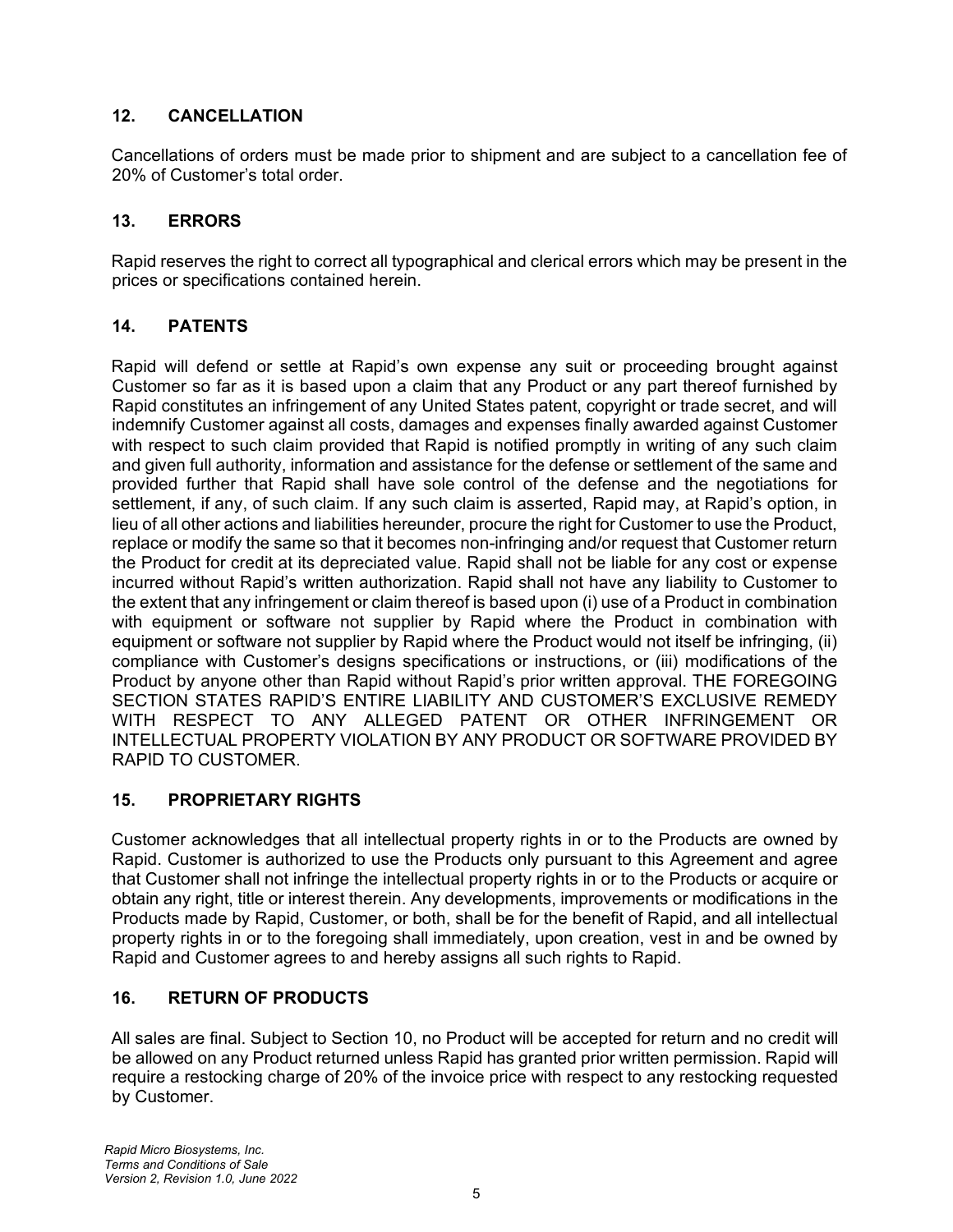## **17. GOVERNMENT CONTRACTS**

If the Products to be furnished under this Agreement are to be used in the performance of a United States Government contract or subcontract, the Government contract number and a statement to that effect shall appear on Customer's purchase order. If Customer's purchase order includes all of such information and if such order is accepted in writing by Rapid's authorized officer or representative at Rapid's principal office in Lexington, Massachusetts with knowledge of such information and if such acceptance specifically references such Government contract or subcontract, then those clauses of the applicable United States Government procurement regulations which are mandatorily required by Federal statute or regulation to be included in this Agreement shall be incorporated herein by reference. In all other events, such clauses shall not be incorporated herein by reference.

# **18. EXPORT**

Regardless of any disclosure made by Customer to Rapid of an ultimate destination of Products or software furnished by Rapid, Customer shall not export or re-export from, or otherwise transport outside, the United States of America, either directly or indirectly, any such Products or software, any parts thereof or any system incorporating such Products or software, unless such export, reexport or transport is in compliance with all laws and regulations of the United States of America, and without first obtaining, at Customer's sole expense, all required licenses and permits from the United States Department of Commerce and any other relevant agencies or departments of the United States government. Customer must disclose to Rapid in writing any intention to export any Products and the ultimate destination at the time of order and supply Rapid with full information and documentation required by Rapid to ensure that Customer has complied with all export restrictions. FAILURE TO DO SO SHALL VOID ALL WARRANTIES.

### **19. NON-WAIVER OF DEFAULT; REMEDIES**

In the event of any default by Customer under this Agreement or any other contract between Customer and Rapid, Rapid may decline to make any or all shipments to Customer, and Customer will pay all costs incurred by Rapid in connection with enforcement of any of Rapid's rights under such contract, including, without limitation, reasonable attorneys' fees. If Rapid elects to continue to make shipments, Rapid's action will not constitute a waiver of any default by Rapid or in any way affect Rapid's legal rights or remedies for any such default. All of Rapid's rights and remedies under the contract shall be cumulative, non-exclusive and in addition to all other rights and remedies available, at law, in equity, by contract or otherwise, and may be exercised singularly or concurrently.

### **20. LABEL LICENSE**

Customer understands and agrees that, where applicable for Products subject to individual label licenses, that Customer's use of each such Product is and will be regulated by the terms stated on such label license that accompanies each such Product. Customer agrees not to remove the label license on such Product at any time.

# **21. CONFIDENTIALITY**

Each party shall hold the information it receives in confidence, including but not limited to, pricing, rebates, and software or any other terms and conditions of this Agreement, and shall protect it using at least the same degree of care is uses to protect its own proprietary and confidential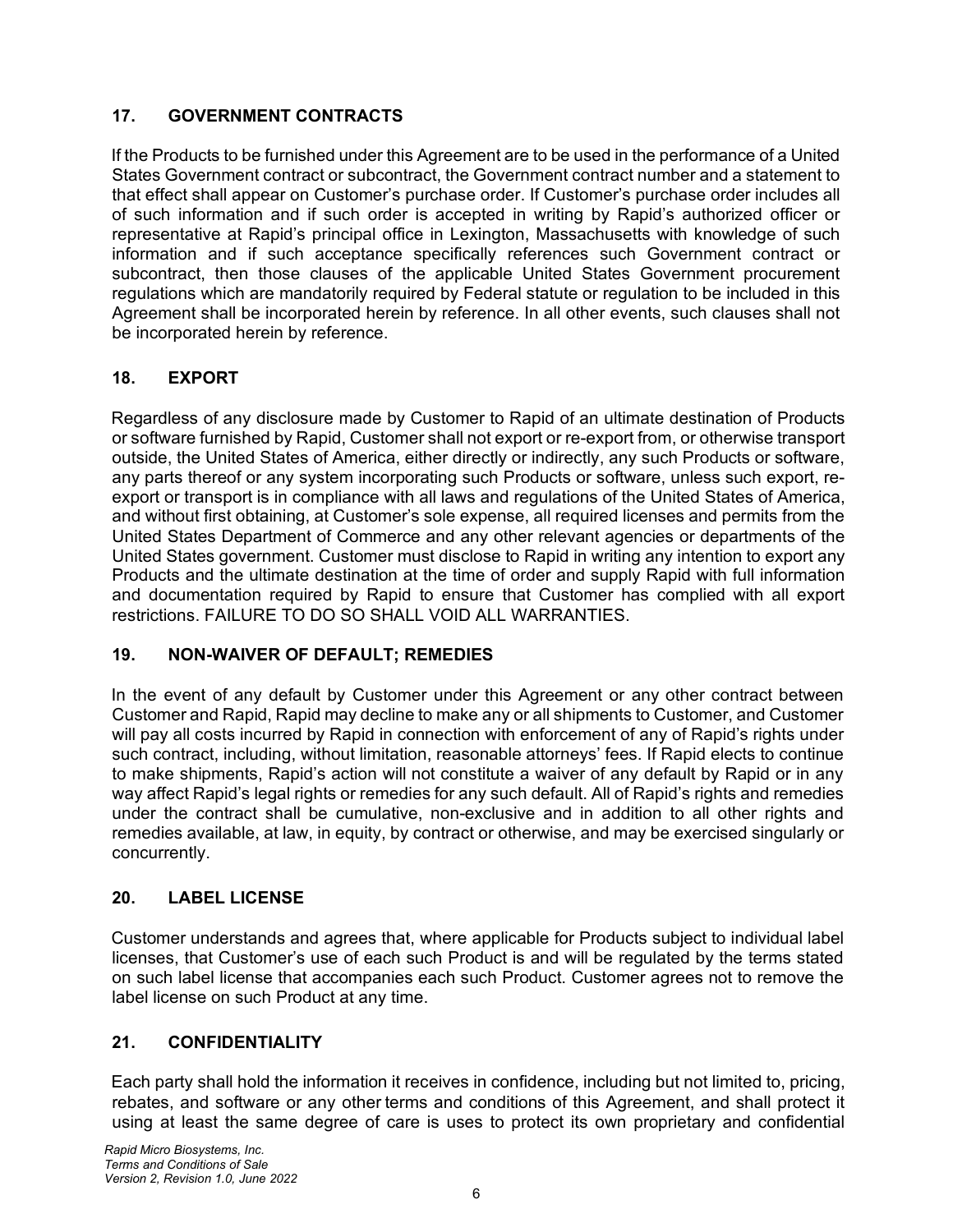information and materials of like importance, but in no event may either party use less care than a reasonably prudent business person in a like or similar situation. Neither party shall disclose or permit any third person or entity access to the confidential or proprietary information of the other party without the disclosing party's prior written permission, except for Rapid's authorized dealers and each party's employees with a need to know the information. Any proprietary information concerning Rapid, its Products, data, documentation, services, or manufacturing processes which are disclosed to Customer incident to the performance of this Agreement shall remain the property of Rapid, and no right are granted to Customer to produce or have produced ant such Products or to practice or cause to be practiced any such processes, or reveal, disclose, or publish any such data and documentation. Rapid's confidential information may be used by Customers solely to use the Products.

#### **22. MISCELLANEOUS**

The validity, construction and interpretation of this Agreement and Customer's and Rapid's rights and duties shall be governed by the laws of the Commonwealth of Massachusetts without regard to its principles of conflicts of laws. The application to this Agreement of the U.N. Convention on Contracts for the International Sale of Goods is hereby expressly excluded. Each party hereby irrevocably consents to the exclusive jurisdiction of the state and federal courts located in Massachusetts and waives any other venue to which it may be entitled by domicile or otherwise. In the event of any legal proceeding between Rapid and Customer relating to this Agreement, neither party may claim the right to a trial by jury, and both parties waive any right they may have under applicable law or otherwise to a right to a trial by jury. Except as otherwise expressly provided herein, this Agreement constitutes the entire agreement between Rapid as seller and Customer as purchaser relating to the sale of the Products and contains the final, complete and exclusive statement of representations made by Rapid. Rapid shall not be bound by any representation, promise or inducement of any kind unless set forth herein and shall not be bound except to Customer as purchaser by any representation or promise made herein.

No waiver, alteration or modification of, or addition to, any of the provisions of this Agreement shall be binding upon either party unless in writing and signed by both parties' duly authorized representative. In case of a conflict between the terms and conditions in the Quote or an Order and this Agreement, this Agreement shall control unless specifically amended by written agreement of the parties.

Neither Party will make any separate public announcement regarding this Agreement or any of the contents contained herein without the prior written consent of the other Party. Notwithstanding the foregoing, Rapid may use the Customer's name and marks in any general listing of customers of Rapid (including on Rapid's website), use Customer's name in connection with proposals to third parties, and otherwise refer to Customer in print or electronic form for marketing, reference and other business purposes.

This Agreement will be binding upon, and inure to the benefit of Customer and Rapid and Rapid's respective legal representatives, successors and permitted assigns. This Agreement is personal to Customer, and Customer may not assign any of Customer's rights or delegate any of Customer's obligations hereunder, in whole or in part, without Rapid's prior written consent which may be withheld for any reason.

If any term or condition of this Agreement is determined to be or becomes invalid, illegal or otherwise unenforceable, then such provision will instead be construed to give effect to its intent to the maximum extent possible, and the validity, legality and enforceability of the other provisions